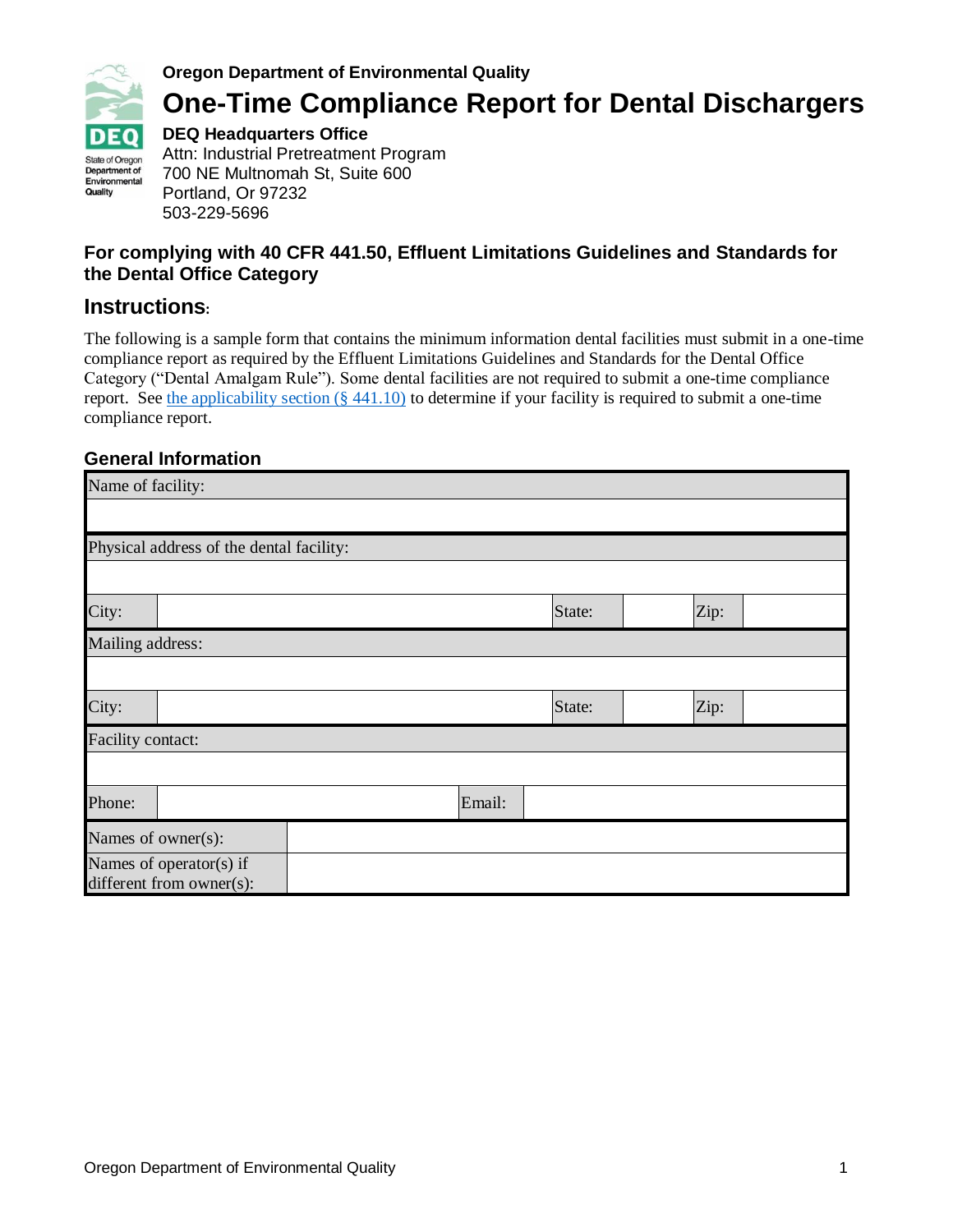### **Applicability: Please select one of the following**

|                                                                                          | This facility is a dental discharger subject to this rule (40 CFR Part 441) and it places or removes                                                                                                                                                                                                    |  |  |  |
|------------------------------------------------------------------------------------------|---------------------------------------------------------------------------------------------------------------------------------------------------------------------------------------------------------------------------------------------------------------------------------------------------------|--|--|--|
|                                                                                          | dental amalgam.                                                                                                                                                                                                                                                                                         |  |  |  |
|                                                                                          | Complete sections $A, B, C, D,$ and $F$                                                                                                                                                                                                                                                                 |  |  |  |
|                                                                                          | This facility is a dental discharger subject to this rule and $(1)$ it does not place dental amalgam, and $(2)$<br>it does not remove amalgam except in limited emergency or unplanned, unanticipated circumstances.<br>Complete section F only                                                         |  |  |  |
| <b>Transfer of ownership</b> $(\frac{8}{9}441.50(a)(4))$ ( <i>Select if applicable</i> ) |                                                                                                                                                                                                                                                                                                         |  |  |  |
|                                                                                          | This facility is a dental discharger subject to this rule $(40 \text{ CFR Part } 441)$ , and it has previously<br>submitted a one-time compliance report. This facility is submitting a new One Time Compliance<br>Report because of a transfer of ownership as required by $\frac{8}{9}$ 441.50(a)(4). |  |  |  |

## **Section A**

### **Description of facility**

| Total number of chairs:                    |                                                                                                                                              |                                                                                        |  |  |  |  |
|--------------------------------------------|----------------------------------------------------------------------------------------------------------------------------------------------|----------------------------------------------------------------------------------------|--|--|--|--|
|                                            | Total number of chairs at which amalgam may be present in the resulting<br>wastewater (i.e., chairs where amalgam may be placed or removed): |                                                                                        |  |  |  |  |
|                                            |                                                                                                                                              | Description of any amalgam separator(s) or equivalent device(s) currently operated:    |  |  |  |  |
|                                            |                                                                                                                                              |                                                                                        |  |  |  |  |
| <b>YES</b><br>N <sub>O</sub><br>ownership. |                                                                                                                                              | The facility discharged amalgam process was tewater prior to July 14th, 2017 under any |  |  |  |  |

### **Section B**

### **Description of amalgam separator or equivalent device**

|                      | The dental facility has installed one or more ISO 11143 (or ANSI/ADA 108-2009) compliant                          |                                                       |  |  |  |  |
|----------------------|-------------------------------------------------------------------------------------------------------------------|-------------------------------------------------------|--|--|--|--|
|                      | amalgam separators (or equivalent devices) that captures all amalgam containing waste at the                      |                                                       |  |  |  |  |
|                      | following number of chairs at which amalgam placement or removal may occur:                                       |                                                       |  |  |  |  |
|                      | The dental facility installed prior to June 14, 2017 one or more existing amalgam separators<br>Chairs:           |                                                       |  |  |  |  |
|                      | that do not meet the requirements of $\S$ 441.30(a)(1)(i) and (ii) at the following number of                     |                                                       |  |  |  |  |
|                      | chairs at which amalgam placement or removal may occur:                                                           |                                                       |  |  |  |  |
|                      | I understand that such separators must be replaced with one or more amalgam separators (or equivalent             |                                                       |  |  |  |  |
|                      | devices) that meet the requirements of $\S$ 441.30(a)(1) or $\S$ 441.30(a)(2), after their useful life has ended, |                                                       |  |  |  |  |
|                      |                                                                                                                   | and no later than June 14, 2027, whichever is sooner. |  |  |  |  |
| <b>Make</b><br>Model |                                                                                                                   | <b>Year of installation</b>                           |  |  |  |  |
|                      |                                                                                                                   |                                                       |  |  |  |  |
|                      |                                                                                                                   |                                                       |  |  |  |  |
|                      |                                                                                                                   |                                                       |  |  |  |  |
|                      |                                                                                                                   |                                                       |  |  |  |  |
|                      |                                                                                                                   |                                                       |  |  |  |  |
|                      | My facility operates an equivalent device.                                                                        |                                                       |  |  |  |  |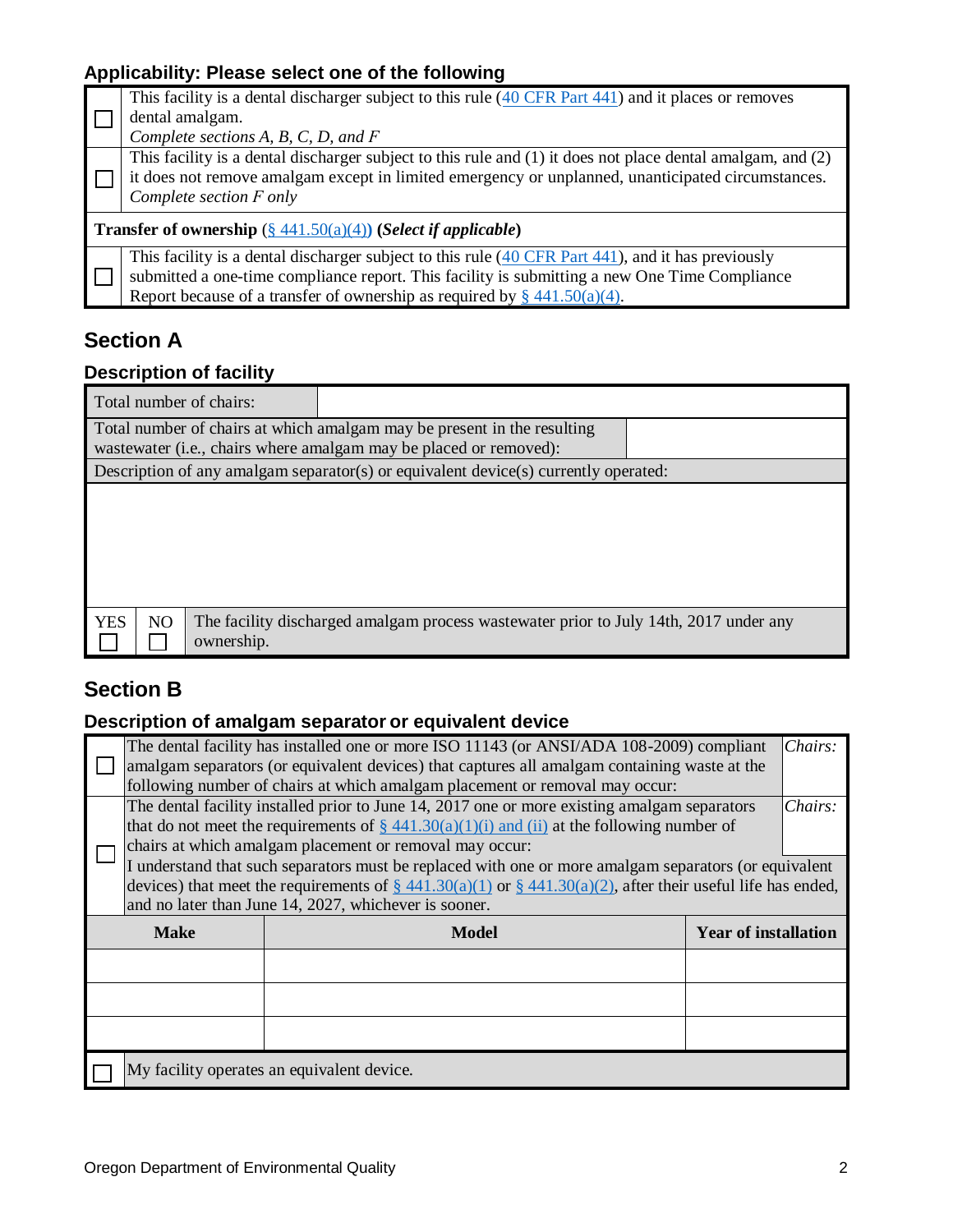| <b>Make</b> | <b>Model</b> | <b>Year of</b><br>installation | Average removal<br>efficiency of<br>equivalent device, as<br>determined per<br>$§ 441.30(a)(2)$ i- iii. |
|-------------|--------------|--------------------------------|---------------------------------------------------------------------------------------------------------|
|             |              |                                |                                                                                                         |
|             |              |                                |                                                                                                         |
|             |              |                                |                                                                                                         |
|             |              |                                |                                                                                                         |

#### **Section C**

#### **Design, operation and maintenance of amalgam separator/equivalent device**

| <b>YES</b>                                                                                                                                                       | I certify that the amalgam separator (or equivalent device) is designed and will<br>be operated and maintained to meet the requirements in $\S$ 441.30 or $\S$ 441.40. |  |  |  |  |  |
|------------------------------------------------------------------------------------------------------------------------------------------------------------------|------------------------------------------------------------------------------------------------------------------------------------------------------------------------|--|--|--|--|--|
| A third-party service provider is under contract with this facility to ensure proper operation and maintenance<br>in accordance with $\S$ 441.30 or $\S$ 441.40. |                                                                                                                                                                        |  |  |  |  |  |
| <b>YES</b>                                                                                                                                                       | Name of third-party service<br>provider (e.g. Company<br>Name) that maintains the<br>amalgam separator or<br>equivalent device (if<br>applicable):                     |  |  |  |  |  |
| N <sub>O</sub>                                                                                                                                                   | If none, provide a description of the practices employed by the facility to ensure<br>proper operation and maintenance in accordance with $\S$ 441.30 or $\S$ 441.40.  |  |  |  |  |  |
| <b>Describe practices:</b>                                                                                                                                       |                                                                                                                                                                        |  |  |  |  |  |
|                                                                                                                                                                  |                                                                                                                                                                        |  |  |  |  |  |
|                                                                                                                                                                  |                                                                                                                                                                        |  |  |  |  |  |
|                                                                                                                                                                  |                                                                                                                                                                        |  |  |  |  |  |

### **Section D**

#### **Best Management Practices (BMP) certifications**

 $\Box$ The above named dental discharger is implementing the following BMPs as specified in  $\S$  [441.30\(b\)](https://www.federalregister.gov/d/2017-12338/p-299) or [§ 441.40](https://www.federalregister.gov/d/2017-12338/p-309) and will continue to do so. Waste amalgam including, but not limited to, dental amalgam from chair-side traps, screens, vacuum pump filters, dental tools, cuspidors, or collection devices, must not be discharged to a publicly owned treatment works (e.g., municipal sewage system). Dental unit water lines, chair-side traps, and vacuum lines that discharge amalgam process wastewater to a publicly owned treatment works (e.g., municipal sewage system) must not be cleaned with oxidizing or acidic cleaners, including but not limited to bleach, chlorine, iodine and peroxide that have a pH lower than 6 or greater than 8 (i.e. cleaners that may increase the dissolution of mercury).